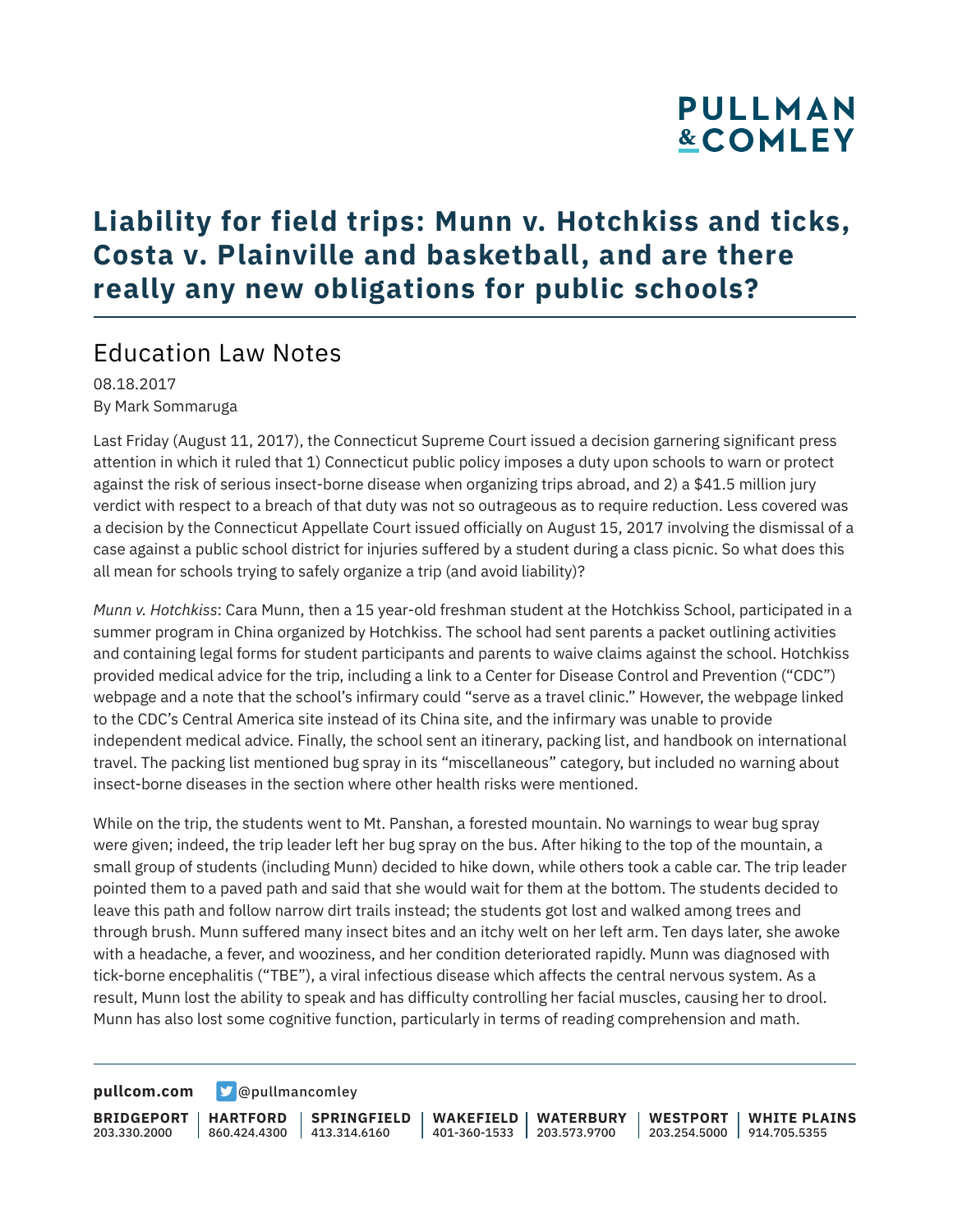#### Liability for field trips: Munn v. Hotchkiss and ticks, Costa v. Plainville and basketball, and are there really any new obligations for public schools?

Munn and her parents filed a lawsuit in federal court against Hotchkiss, alleging that Hotchkiss was negligent in failing to 1) warn the Munns about the risks of viral encephalitis; and 2) provide for proper protective clothing, insect repellent, or vaccinations. Hotchkiss asserted a number of defenses, including that the Munns assumed the risk by signing the school's "Agreement, Waiver, and Release of Liability." However, the court excluded the waiver, finding that its language was ambiguous and that it was against public policy under Connecticut law. Thereafter, the jury found that Hotchkiss was negligent in failing to warn Munn of the risk of serious insect-borne illnesses and ensure that she took protective measures. The jury rejected a claim that Munn was "contributorily negligent" and awarded her over \$10 million in past and future economic damages, and \$31.5 million in non-economic damages.

Hotchkiss appealed and the Second Circuit of the U.S. Court of Appeals held that the evidence was sufficient to support the jury finding that the student's TBE was "foreseeable" (the first part of determining if there is a legal duty of care), but "certified to" and sought the direction of the Connecticut Supreme Court as to the following questions: 1) whether Connecticut public policy supported imposing a duty on a school to warn about or protect against the risk of serious insect-borne diseases when organizing a trip abroad, and 2) whether the damages award was excessive. In ruling that such a duty existed, the Supreme Court noted the special relationship between the schools and their students, in light of the schools taking custody of students. The Court found that a school's duty may exist not only during classes, but during school-sponsored activities. The Court noted that the schools' duty will vary based upon the particular risk at issue (along with the age of the participants and other attendant circumstances). In terms of whether "public policy" favored the imposition of a duty here, the Court noted that generally when insect-borne diseases present serious risks, they become the subject of governmental warnings and media attention, which can then lead to an individual assessing the risk and taking protective measures that are readily available. As such, the Court ruled that the normal expectations for a school sponsored trip abroad would be that the trip organizer take reasonable measure to warn about serious insect borne diseases and take reasonable measures to protect the students. The Court rejected a claim that the imposition of such a duty upon schools would have a chilling effect upon school trips, opining that the elimination of unnecessary risks (that could be minimized with little effort) would actually encourage enthusiasm for traveling abroad. The Court also rejected a claim that this imposition of a duty would open the floodgates of litigation, since schools facing litigation could still 1) defend the reasonableness of their actions, 2) challenge the connection between their actions and any injuries suffered, and 3) in the public school context, assert the governmental immunity defense. The Court rejected Hotchkiss' claim that there should have been no duty imposed upon it due to the remoteness of Munn contracting TBE, noting that the rareness of the harm must be weighed against the gravity of the harm if suffered. Finally, the Court rejected Hotchkiss' attempt to challenge the amount of damages, in light of the discretion normally given to juries. Based upon the Supreme Court's guidance, the case will now return to and be decided by the Second Circuit. In the meantime …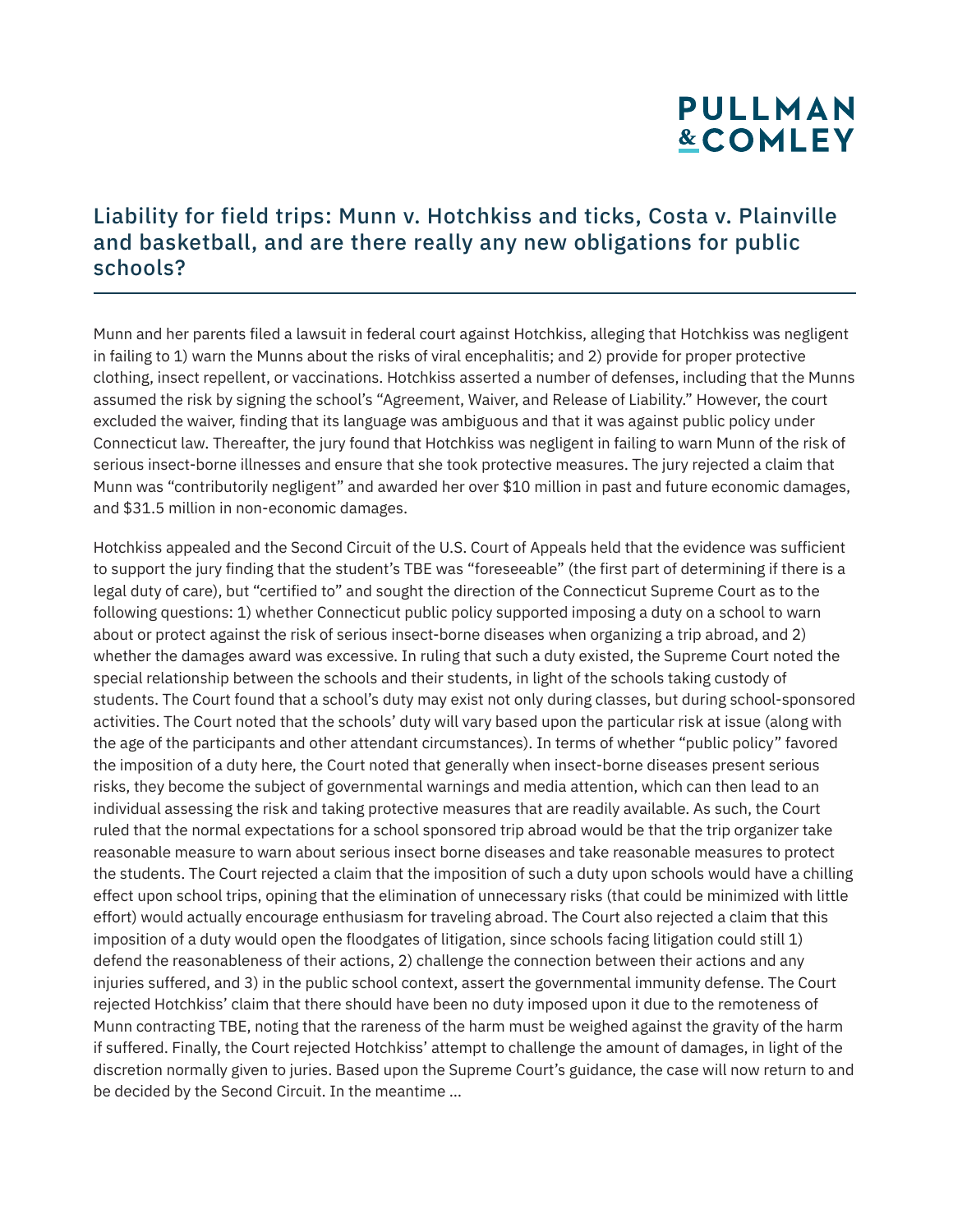#### Liability for field trips: Munn v. Hotchkiss and ticks, Costa v. Plainville and basketball, and are there really any new obligations for public schools?

*Costa v. Plainville Board of Education*: Plainville High School conducted its annual senior class picnic during regular school hours, but off campus at a YMCA campground facility with a softball field, basketball court, and swimming pool. Students were not obligated to go to the picnic, but Ricky Costa (a student) voluntarily attended and participated in a pick-up basketball game in which he was injured when another player poked him in the eye while they were attempting to get the ball. Plainville personnel generally supervised the picnic, but none of them were stationed near or monitoring the basketball court. No behavioral issues or basketball related injuries had occurred at senior class picnics in prior years. Plainville had in place a supervision policy that broadly provided that school sponsored activities "must be well-planned and organized and must provide for the adequate supervision and welfare of participating students at all times."

Costa and his parents brought a lawsuit in state court, alleging that Plainville and its personnel were negligent. Plainville asserted that these negligence claims were barred by "governmental immunity". The trial court agreed, ruling that Plainville's action involved a "discretionary duty" for which they were entitled to governmental immunity.

On appeal, the Appellate Court ruled that the trial court properly determined that Plainville's alleged negligent acts or omissions were discretionary in nature (i.e., acts for which the school is to exercise judgment and discretion in providing adequate supervision) and were not ministerial acts (i.e., acts for which the law prescribes a particular action or response by schools to specific conditions). The Court rejected Costa's reliance upon general safety guidelines and school policies that, while requiring adequate supervision of students, did not prescribe the precise nature of such supervision or the manner in which it should be carried out. The Court also ruled that the "identifiable person-imminent harm" exception to discretionary act immunity was not applicable. This exception applies only if the circumstances make it apparent to a public official that a failure to act would likely subject an "identifiable person" to "imminent harm." While recognizing schoolchildren who are on school property during school hours are an identifiable class of foreseeable victims, the Court held that school children who *voluntarily* participate in non-mandatory school sponsored activities do not fall within such an identifiable class. The Court relied upon its prior decision in *Jahn v. Board of Education*, 152 Conn. App. 652 (2014), where a student who was injured during an extracurricular swim meet did not qualify as an identifiable victim. Similarly, Costa was not required to attend the senior picnic, but did so voluntarily, and he also voluntarily participated in the pick-up basketball game in which he was injured; the Court held that Costa's voluntary participation did not grant him the status of an identifiable person entitled to protection by school officials.

*Are these cases consistent and what does this all mean?* What has been forgotten in the hullabaloo about Munn is that the case involved a **private** school, which could **not** assert governmental immunity. It is possible that if Munn's trip took placed in the public school environment, the case outcome would have been different. Thus, while instructive, Munn may not represent a huge sea change for public schools.